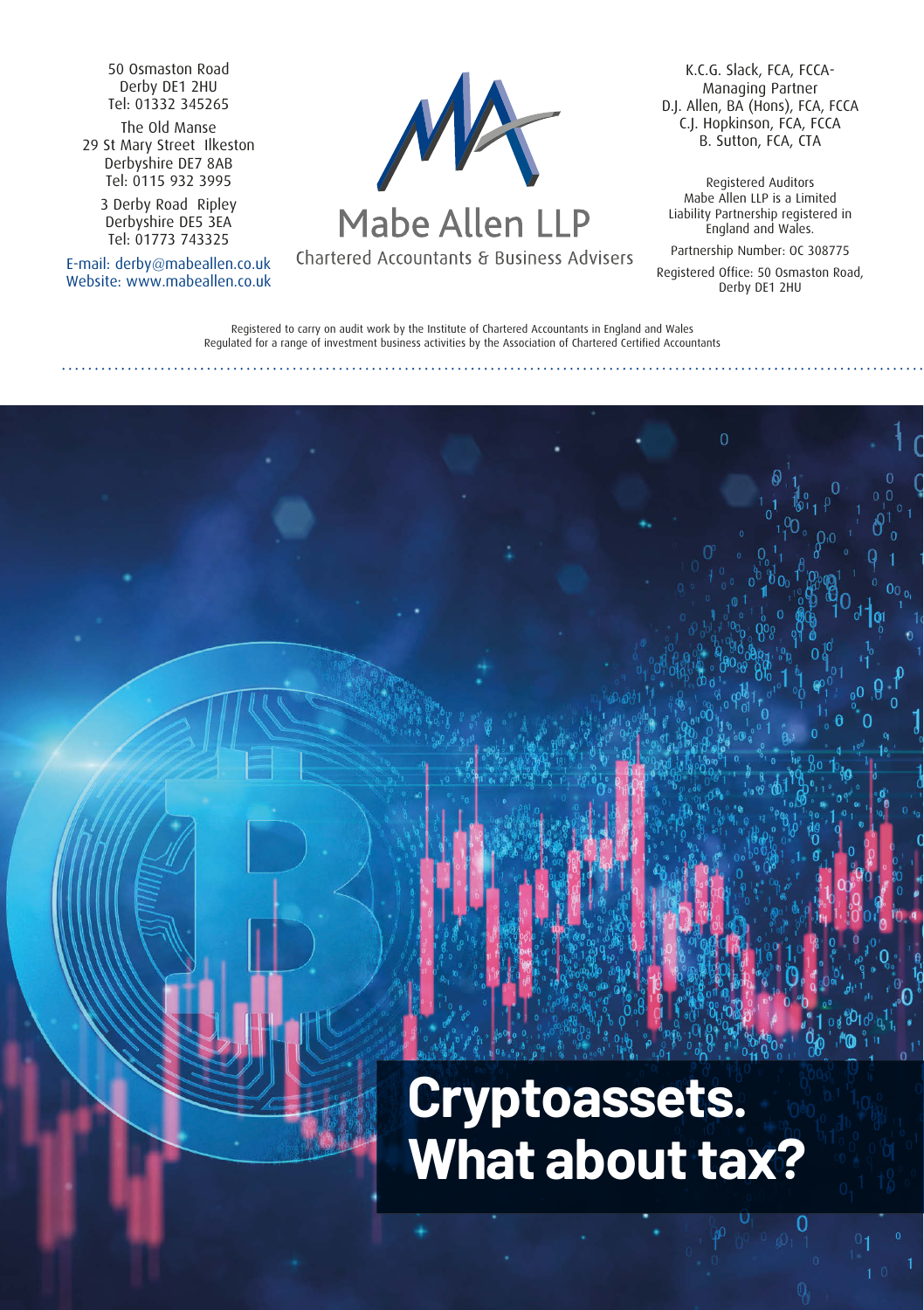**Cryptoassets may be the new kid on the block, but it makes no difference when it comes to tax.** 

Where profits or gains are made, HMRC is an interested party. And since HMRC is increasingly able to access data from crypto exchanges, it's important to be sure that activity is fully compliant and reported where appropriate.

## **An umbrella term**

Cryptoassets – it's a broad term, encompassing cryptocurrency and tokens. HMRC defines cryptoassets as cryptographically secured digital representations of value or contractual rights that can be transferred, stored, traded electronically, and use some form of distributed ledger technology (DLT).

HMRC guidance recognises four main types of cryptoassets: exchange tokens (which include cryptocurrency, like bitcoin), utility tokens, security tokens and stablecoins. Exchange tokens are the main focus of its guidance.

# **The view from HMRC**

HMRC has always emphasised that 'the facts of each case need to be established before applying the relevant tax provisions according to what has actually taken place'. In other words, it aims to cut through to the underlying transaction, rather than getting hung up on crypto terminology. And it very definitely reserves its right to amend its guidance as cryptoassets themselves evolve.

It's important to be clear that there are no bespoke rules for cryptoassets: the existing tax provisions flex to accommodate them.

In practice, this means that depending on your circumstances, the sale or purchase of cryptoassets could bring any of a number of taxes into play. For individuals, this could include capital gains tax (CGT), income tax and National Insurance Contributions (NICs). For businesses carrying out activities involving exchange tokens, it could mean corporation tax, corporation tax on chargeable gains, payroll taxes and VAT.

Businesses may increasingly need to consider the tax position where they receive occasional payment in cryptoassets in the course of an existing, non-cryptoasset trade: the glamping site owner who accepts a one-off payment in bitcoin, for example. If a business accepts exchange tokens as payment from customers, or uses them to pay suppliers, the tokens should be accounted for within the taxable trading profits.

# **What it isn't: myths and misconceptions**

There are some common misconceptions about the tax position. To clear the ground:

- HMRC does not consider cryptoassets to be money or currency. This means, for example, the corporation tax foreign currency rules don't apply. And HMRC's view is that cryptoassets don't create a loan relationship for corporation tax purposes.
- HMRC does not consider buying and selling cryptoassets to be gambling. This has implications for how proceeds are treated. With gambling winnings, profits are not taxable, and losses are not relieved. This is not the case with cryptoassets.

# **Cryptoassets and the individual**

If you hold cryptoassets as an individual, the big question is whether you're doing it as an investor or in the course of a trade. The tax consequences flow from this.

## **Investment: capital gains tax**

HMRC's take is that most individuals hold cryptoassets as a personal investment, with a view to capital growth. This means there is the normal CGT regime to consider, with its annual exemption (currently £12,300) and rules on taxation of gains above this threshold.

With many crypto investors taking their first steps in the world of CGT and self assessment, it's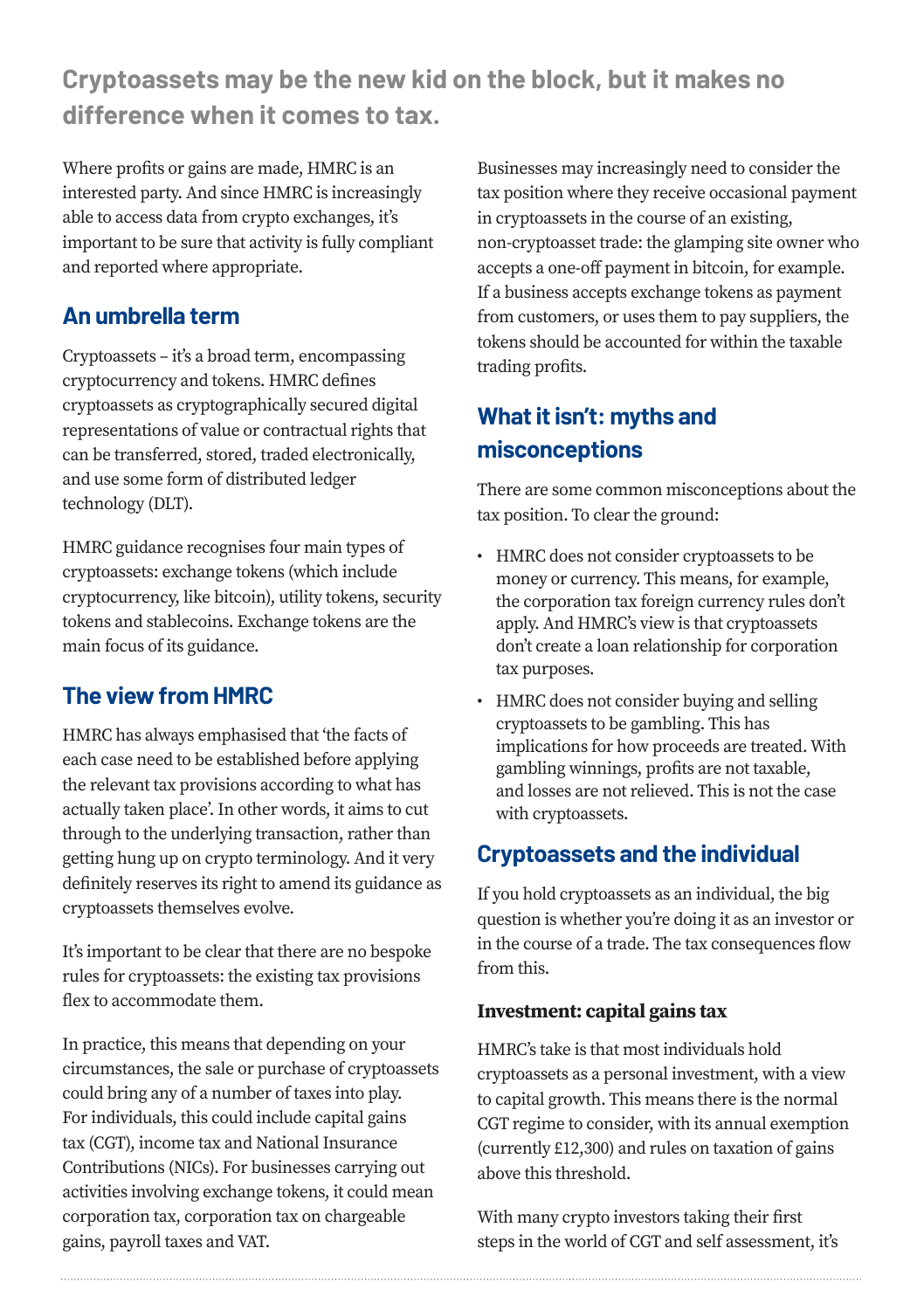important to be alert to the possibility that there's a liability to CGT any time you dispose of assets. Details should always be recorded and may need to be reported to HMRC in due course.

#### **When will HMRC want to know?**

Reporting is needed if gains are more than the annual exemption, or where you've disposed of chargeable assets worth more than £49,200 (in 2020/21). This is usually done on the self assessment tax return.

There are perhaps two important points to note:

1. It's the disposal of an asset that counts for CGT, and can give rise to an occasion of charge to tax. HMRC treats the following as disposals:

- the sale of tokens
- exchanging tokens for a different type of cryptoasset
- using tokens to pay for goods or services
- giving tokens to someone other than your spouse/civil partner (special CGT rules apply here).

2. Each time a disposal is made, you need to calculate the gain or loss on each individual transaction – usually the difference between the purchase and sale price of the assets. The arithmetic is complex, with some of the rules broadly similar to existing rules for gains from stocks and shares. Calculations are different if tokens are sold within 30 days of purchase.

If you are UK resident, but not UK domiciled, holding cryptoassets can bring particular points to watch, and the potential for unexpected UK liabilities. HMRC opinion on the location of cryptoassets will be important to you, and we should be pleased to discuss this with you further.

#### **Trading: income tax**

**Mining and staking** may be treated as trading, or as miscellaneous income. HMRC will look at factors like the degree of activity, organisation, risk and commerciality to decide. By way of illustration, it suggests that use of a home computer with spare capacity to mine tokens is unlikely to constitute

a trade, but purchase of a bank of dedicated computers to mine tokens for an expected net profit, taking into account the cost of equipment and electricity, probably would.

If mining or staking activity doesn't amount to a trade, the pound sterling value (at time of receipt) of any tokens awarded is taxable as miscellaneous income, with any appropriate expenses reducing the amount chargeable. Where you keep the assets awarded, you may also need to consider CGT when they are disposed of.

**Airdrops**, where tokens are received in a personal capacity, say as part of a marketing campaign, don't automatically entail an income tax liability. If you receive them without doing anything in return, and don't have a trade or business involving cryptoassets exchange tokens or mining, income tax may not apply. If you receive them in return for, or in expectation of, a service, they're subject to income tax, either as miscellaneous income or receipts of an existing trade. This has implications for the deductibility of expenses involved, such as electricity and equipment, and availability of capital allowances. On disposal, such tokens may result in a chargeable gain for CGT. We are happy to provide further advice in this area.

**Trading in cryptoassets?** If purchases and sales of cryptoassets are considered to amount to a financial trade, profits or losses come under income tax rules, with income tax and NICs potentially due. But to constitute trading, HMRC expects considerable frequency, organisation and sophistication in the activity, and treatment as a trade will be the exception rather than the rule.

## **Cryptoassets and companies**

As for individuals, the question of whether the buying and selling of exchange tokens amounts to a trade is significant for the treatment for tax. And as with individuals, HMRC does not expect this to be the case other than in exceptional circumstances.

Companies holding exchange tokens as an investment may be liable to pay corporation tax on any gains realised on disposal.